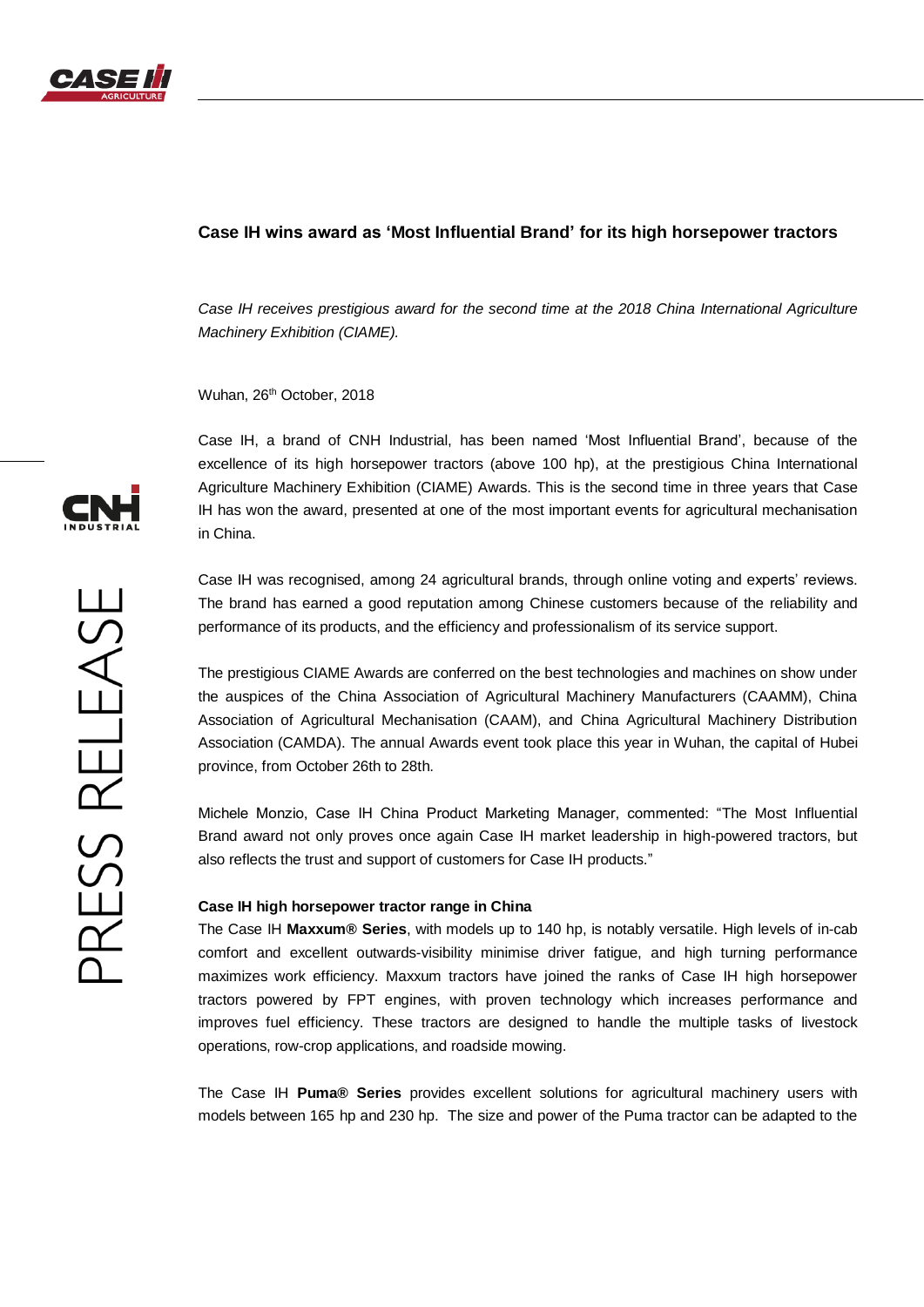

different needs of cultivating and pasture operations. A truly versatile and efficient tractor, the Puma is suitable for heavy-duty operations and joint land preparation, as well as light-duty operations such as sowing, cultivating and spraying. With an excellent power-to-weight ratio, Puma tractors maximise working efficiency and enhance return on investment. In Northeast China and Northwest China, Puma tractors have become the main model for joint land preparation and ploughing.

The Case IH **Magnum™ Series** includes three models for the Chinese market, offering between 265 hp and 340 hp. First launched just over 30 years ago, the Magnum Series has evolved to become the first choice of large-scale farmers and contractors who demand the best. Powerful and efficient, this family of tractors can be relied on to consistently deliver impressive productivity and fuel economy. The superior comfort of the cab and intuitive operation of its controls make the Magnum a favourite of operators.

The Case IH **Steiger Series** offers the most powerful equipment to help producers achieve highefficiency farming. Case IH launched three Steiger models in the Chinese market in 2017, offering from 470 hp to 500 hp and meeting the China III emissions standard. Steigers are available as wheeled and tracked models, giving users more choice and value.

## **Case IH's strength is grounded in its heritage**

Case IH customers around the world benefit from more than 175 years of know-how. Since the 19th century, Case IH has been dedicated to the service of modern agriculture, pioneering equipment and innovations that have profoundly influenced the way agricultural businesses work.

Case IH's long history in China started at the beginning of the 20th century. The brand has provided vital support to China's agricultural mechanisation, gradually familiarising with the specific needs of local agriculture and establishing an increasingly close relationship with agricultural cooperatives and associations.

Today, Case IH is known for its high performance, high technology, high quality equipment. The brand is a market leader for large tractors, combine harvesters, sugarcane harvesters, self-propelled sprayers, and cotton pickers, as well as offering planters. Case IH's offering includes the flagship, high capacity equipment especially suitable for large-scale farming operations and the brand has introduced precision farming in China.

In addition to providing superior machinery, Case IH adds value to customers' businesses with an expert dealer network and in-depth training programs.

[END]